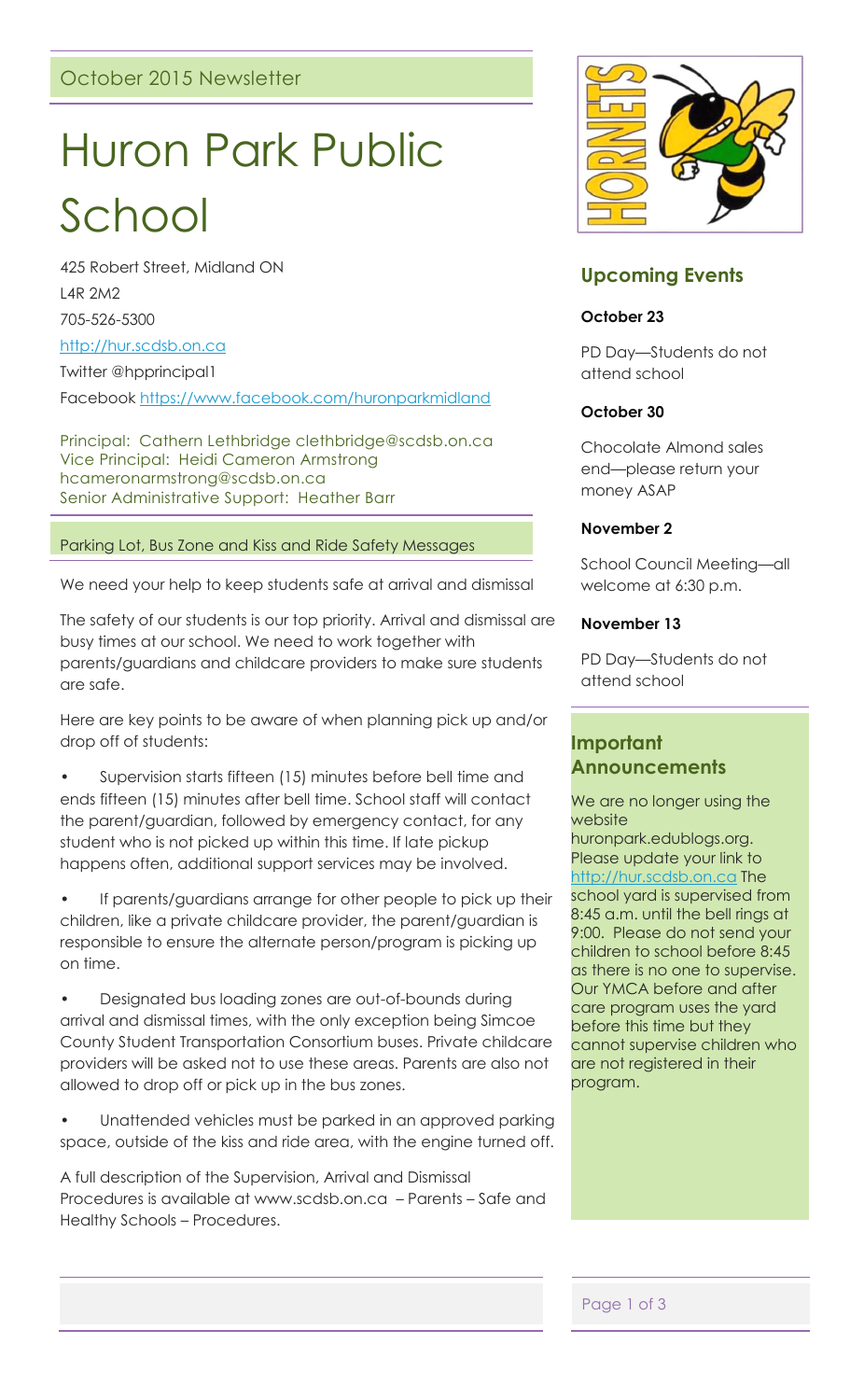# **October is International Walk to School month**

Did you know that October is International Walk to School month? It is a great way for children to get their recommended 60 minutes of physical activity each day and also gives parents and staff a chance to be part of a worldwide event that celebrates the many benefits of walking. Get in on the fun and try these activities:

• Create a walking group/"bus" to and from school

• Create a fun walking challenge for your school community involving students, parents and teachers

• Create and sign a Walk to School pledge

Check out the website at www.saferoutestoschool.ca for more information. You can also call Health Connection at 705-721-7520 or 1-877-721-7520 and speak with a public health nurse or visit the health unit website at [www.simcoemuskokahealth.org.](http://www.simcoemuskokahealth.org/)

### **A reminder from the Health Unit: Keeping your child's immunization record up-to-date**

The Immunization of School Pupils Act (ISPA) states that The Simcoe Muskoka District Health Unit is required by law to keep an up-to-date immunization record on file for every student who attends elementary or secondary school. As of July 1, 2014 ISPA has been updated and includes the following vaccines:

- Varicella (chickenpox) two doses for children born in or after 2010
- Meningococcal (meningitis)
- Tetanus, diphtheria, polio and pertussis (whooping cough) at least 4 doses
- Measles, mumps and rubella after the first birthday

The health unit does not receive immunization information directly from doctor's offices. Parents need to contact the health unit each time students receive a vaccine from their health care provider. If a student's immunization record on file with the health unit is not up to date, the health unit will mail a notice asking for immunization information or proof of a valid exemption. If the information requested is not given to the health unit, the student may be suspended from school. If your child is due for immunizations, an appointment can be made with your health care provider or at a health unit immunization clinic by contacting Health Connection at 705-721-7520 or 1-877- 721-7520. Up-to-date immunization information can be provided to the health unit by a secure online form, mail, fax or by dropping off a copy at a local health unit office. For more information, visit www.simcoemuskokahealth.org.

#### **Nasty weather is on the way**

For school bus transportation information, visit the Simcoe County Student Transportation Consortium's website at: [http://main.simcoecountyschoolbus.ca.](http://main.simcoecountyschoolbus.ca/) And remember to bookmark the school bus information page at: simcoecountyschoolbus.ca for bus delay and cancellation information on inclement weather days.

#### **Giving back to the school community - volunteer in our school**

Volunteers are an important part of what makes our school a great place to learn and grow. We value and appreciate the support of our volunteers. There are many opportunities available, including school council, breakfast clubs, reading help, assisting in the classroom or library and much more. Everyone who volunteers in a school must have a criminal record check, which includes a Vulnerable Sector Screening. Please call or visit the school office for more information about opportunities available or if you'd like to volunteer!